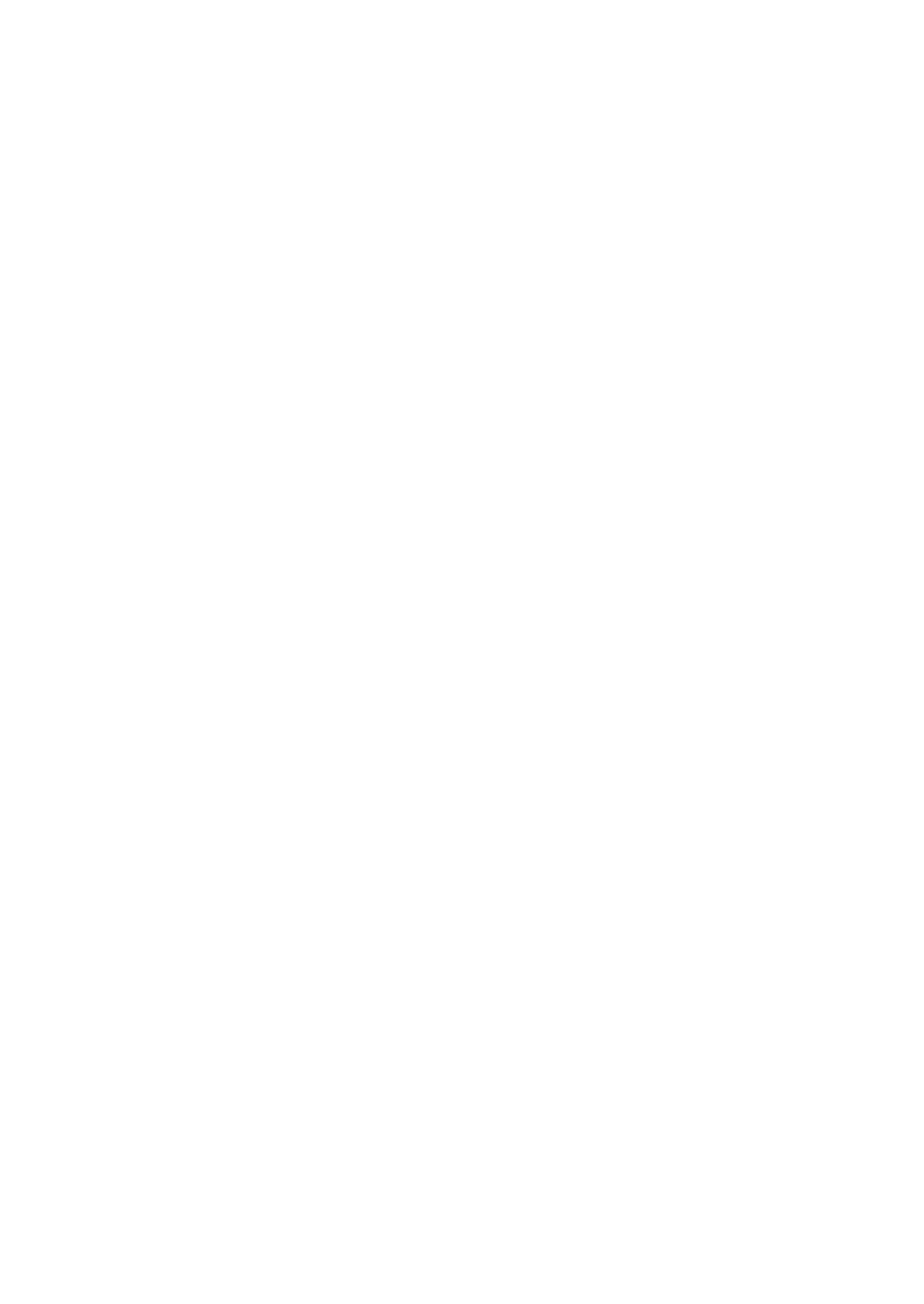ization promotes allows for better transparency regarding environmental policy and allows for global cooperation in environmental sustainability (Destek, 2019; Tang et al., 2020).

However, current worldwide economic trends are pointing towards the exact opposite of globalization. Deglobalization is a contagious movement that many countries are starting to follow through protectionist policies because of immigration crises, shared global financial crises and rising inequalities that have been linked to the interdependence of globalization (Balsa-Barreiro, Vié, Morales, & Cebrián, 2020). For example, Trump's US administration undermined globalization by promoting trade-wars, running on protectionist policies, and increasing tariffs on international trade (Ritchie & You, 2021). This rise in deglobalization came hand in hand with disregard of global environmental protection treaties as seen by US's temporary exit from the Paris Treaty under the Trump administration.

Sustainability and protectionism have been linked together by many researchers (Bechtel et al., 2011; Mukherjee & Rathi, 2017; Vargas-Hernández, 2020). This is because environmental policies are met with less backlash when they restrict trade, which can lead to some nations taking advantage. This is very relevant to recent developments in worldwide palm oil trade.

When traditional energy sources, such as fossil fuels, are increasing cost of energy imports and undermining energy security through their fluctuating prices, the demand for alternative energy sources worldwide is only rising. Alternative energy sources, such as biofuels, derived from oil crops. Palm oil is the most popular oil-crop biofuel feedstock produced in Southeast Asia (Mukherjee & Sovacool, 2014). Apart from the region's ideal climactic conditions for the feedstock, palm oil is so popular because it has a high return on land and lower production costs than other biofuels, leading to higher reliable employment in rural areas and economic development (Ayompe, Schaafsma, & Egoh, 2021; Mukherjee & Sovacool, 2014). However, there has been much debate among scientists on whether the palm oil crop is a more sustainable option rather than traditional energy sources.

The debate focuses on three main aspects regarding environmental sustainability of the palm oil crop, the greenhouse gas (GHG) emissions, the biodiversity threat, and the indirect changes in land use (ILUC) consequent of the production and use of palm oil biofuel. In relation to the GHG emissions, several studies show that the GHG emissions of palm oil are comparable to that of fossil fuels, and to counteract the emissions of the palm oil the same amount of crop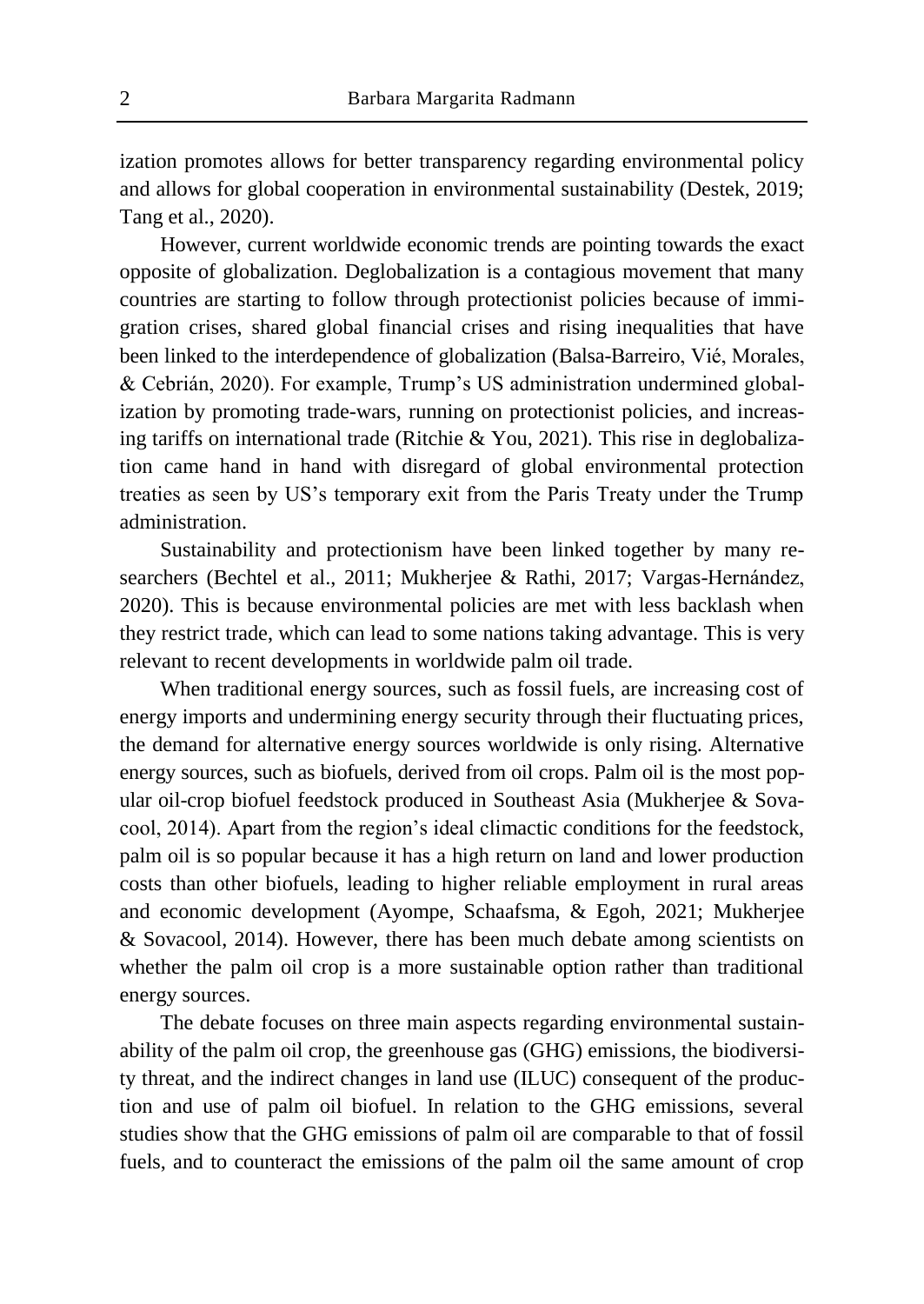used in combustion needs to be grown again (Haberl et al., 2012; Meijide et al., 2020; Searchinger, 2010). Certainly, critical voices exist. Research indicates that if a palm oil crop farm uses the excess co-products of palm oil processing, rather than throwing them away, and if the farm itself is Roundtable on Sustainable Palm Oil (RSPO) certified, major decrease in GHG emissions could be seen (Pleanjai & Gheewala, 2009; Schmidt & De Rosa, 2020). Regarding the biodiversity threat of the palm oil crop, the deforestation practices to clear land for the crop and the lower species diversity the palm oil crop land can hold endanger indigenous species. In Southeast Asia, only 8% of all forest ground remains completely intact from palm oil crop activities (Meijaard et al., 2020). In Indonesia specifically, 39% of new expansion of smallholder palm oil farmers went into forest areas, meanwhile these palm oil croplands hold 47%-90% less biodiversity than forests (Meijaard et al., 2020). This expansion directly threatens forest-dependent animals, such as *Panthera tigris*, *Helarctos malayanus*, *Pongo pygmaeus*, *Casuarius unappendiculatus*, and *Dendrolagus goodfellowi* (Meijaard et al., 2020). On the other hand, ILUC risk is high when forests and grasslands are cleared because of activity sparked from biofuel production in another area indirectly (Mukherjee & Sovacool, 2014). Scientists all agree that ILUC risk is difficult to be observed and measured (Mukherjee & Sovacool, 2014). However, many different authorities claim that palm oil biofuel is a high-ILUC risk.

One of those authorities is the European Union (EU). With its new agenda to reach more sustainable energy targets, the EU adopted the Delegated Regulation 2019/807 that labelled palm oil as the only high-ILUC risk biofuel (WTO, 2019; Commission Delegated Regulation (EU) 2019/807). Through Article 26 (2) of its 2018 Renewable Energy Directive II (RED II) the EU acted against the biofuel by capping palm oil biofuel imports at 2019 level and having the imports slowly phase out by 2030 (Directive (EU) 2018/2001; WTO, 2019). This has consequently led to public outcry from palm oil farmers and governments in Southeast Asia who base their livelihood on the biofuel's sale. One of those governments was that of Indonesia, who has the most at stake as the largest producer of palm oil in the world.

Indonesia brought their concerns to the WTO using the Dispute Settlement Mechanism (DSM) by requesting consultation on December  $9<sup>th</sup>$ , 2019. Their Dispute Settlement case "*DS593: European Union – Certain measures concerning palm oil and oil palm crop-based biofuels*" was built on Indonesia's claims that these recent measures EU had adopted against the palm oil biofuel were going against the General Agreement on Tariffs and Trade 1994 (GATT) and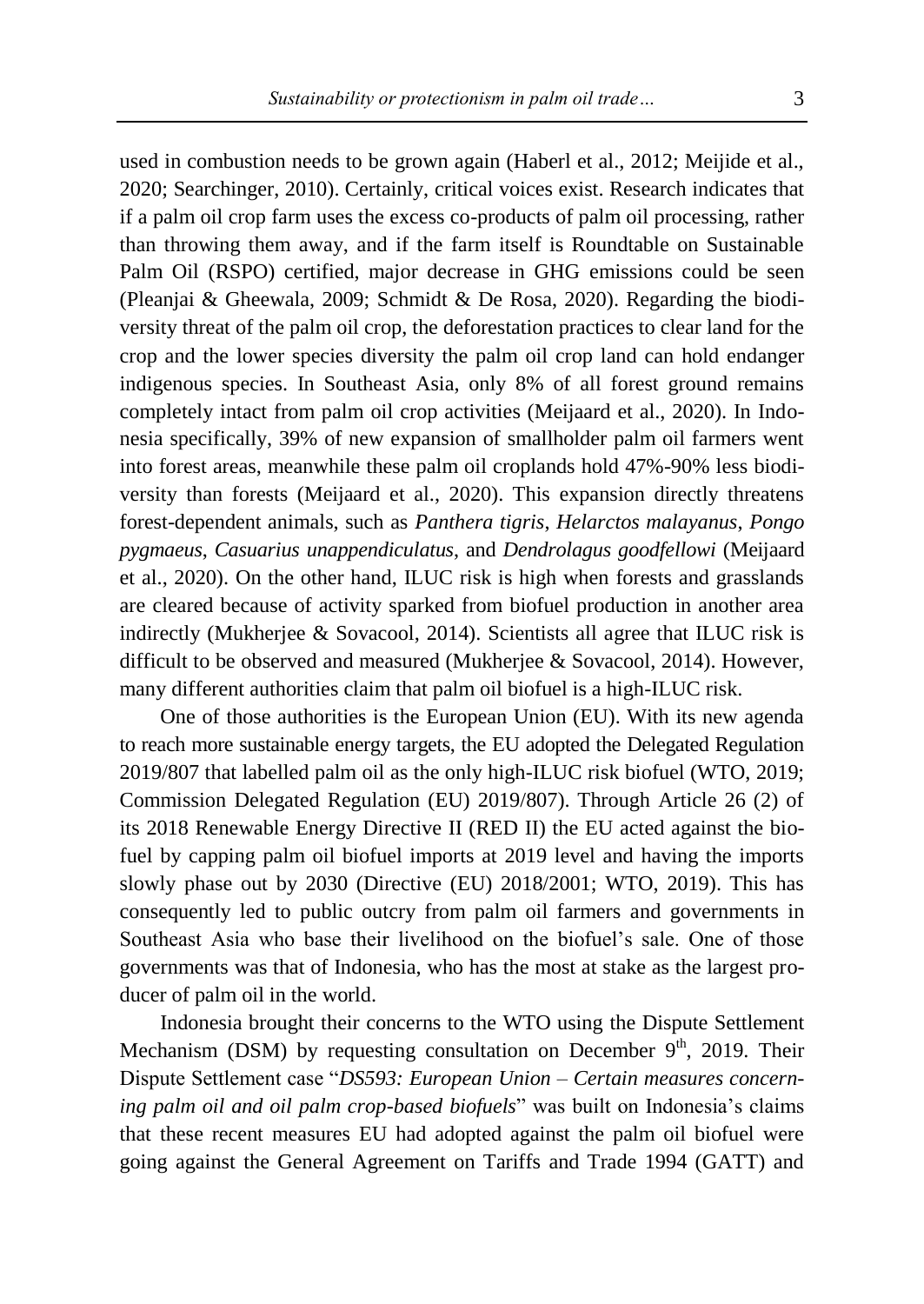Technical Barriers of Trade (TBT) Agreement (WTO, 2019). Under these claims, Indonesia was indicating that the palm oil measures taken by the EU were of protectionist nature and causing unnecessary barriers to trade.

The objective of this paper is to discuss whether the EU was acting in a protectionist manner when defining palm oil as high ILUC risk in the context of WTO case DS593. The paper will further discuss how the GATT and TBT Agreement of the WTO safeguards international trade by ensuring that there is a fair playing field and, in that framework, whether the EU is in violation of those agreements in case DS593. In this examination Articles I:1, III:4 and X:3 of GATT and Articles 2 and 5 of TBT will be examined more closely to ascertain whether the EU measures were taken to enhance sustainability goals or in a protectionist frame. Conclusions will follow.

## **2. ILUC risk or protectionism**

### **2.1. Protectionism: A growing threat**

Cletus, Chrystal and Wood (2004) define protectionism as actions and any type of protection that allow a government to improve the position of a domestic firm or industry over a foreign one. Literature on protectionism is rich and covers the recent trends of the rise of protectionism on a global scale. According to Walter (2021), backlash against globalization relates to the rising trend of protectionist and isolationist trade and government policies worldwide. In Walter's research, the way in which this backlash is realized is through the growing populism plaguing many countries' leadership such as Trump's "America First" mentality and Brexit. All of these are examples of protectionism as populist leaders tend to guard and protect domestic firms disproportionately to foreign ones, since populism is a political mentality that shifts the trade focus of a nation inward to invest on the "people". This inward focus of populism is a result of the perceived "losers" of globalization that political parties take advantage of to promote their populist campaigns (Norris & Inglehart, 2019). These "losers" of globalization are a result of the loss felt by certain populations of a country (especially the middle class) when the rising inequality within countries is contrasted by the rising equality between countries due to globalization (Van Aaken & Kurtz, 2019). Thus, although countries are becoming more able to gain access to the same resources and investment through trade, the internal state of many industries within countries is deteriorating with the increased competition from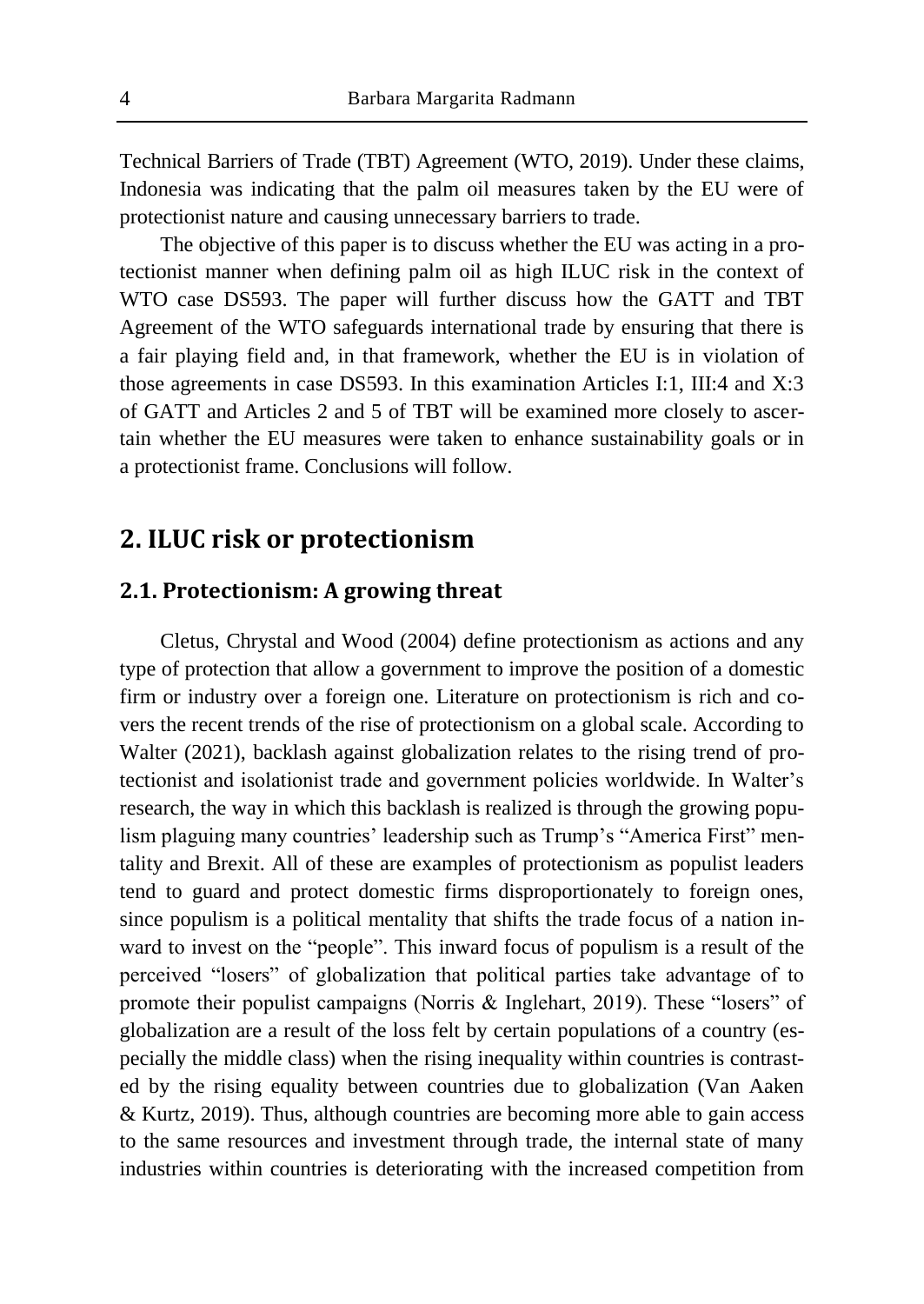worldwide products creating the "losers" of globalization. Furthermore, some researchers have found that deglobalization, or the limit and decline of worldwide trade is not temporary and is increasing proportionally to the rise of disdain against globalization. Kim et al. (2020) found that deglobalization trends are strongest in developed countries and predict that the expected continuation of deglobalization will lead to more conflict, uncertainty, and protectionism worldwide. The "losers" of globalization, deglobalization trends, and the rise of populism in tandem with the rise of protectionism has led to an overall rise in negative attitudes towards international organizations such as the WTO (Bearce & Jollif Scott, 2019). The current ongoing COVID-19 pandemic crisis is not helping this situation as it is accentuating extreme protectionist trade measures that go against WTO agreements such as the banning of exports under the guise of health protection (Curran et al., 2021). Hence, a global trend can be seen where countries are not only moving away from globalization and embracing protectionism but also actively finding ways to go against WTO agreements through questionable excuses.

Walter (2021) states that this deglobalization and protectionism trend is limiting the power of the WTO's DSM. The WTO uses its DSM to fight protectionism and to limit trade wars by allowing its members to voice when they believe violations of WTO agreements have occurred. The DSM then allows an independent panel, the appellate body, to review the cases. The panel rulings are usually followed because of the economic weight protectionism and consequent trade wars put on global value chains (Yildirim, 2020). Yet, with the global trends towards protectionism and deglobalization showcased through the recent Appellate Body crisis where no new judges were appointed because of the Trump administration, this economic weight is perceived less as a threat and consequently WTO's DSM is becoming dismantled (Gantz, 2018; MacIsaac & Duclos, 2020; Sacerdoti, 2018).

## **2.2. Environmental protectionism and indirect land use change risk**

One of the most recent ways in which the WTO's agreements and DSM are becoming disregarded is through environmental protectionism. Also referred to as green protectionism in literature, environmental protectionism occurs when countries implement environmental policies to favor domestic industries and firms (Bai et al., 2021). Given that the EU is being suspected of protectionist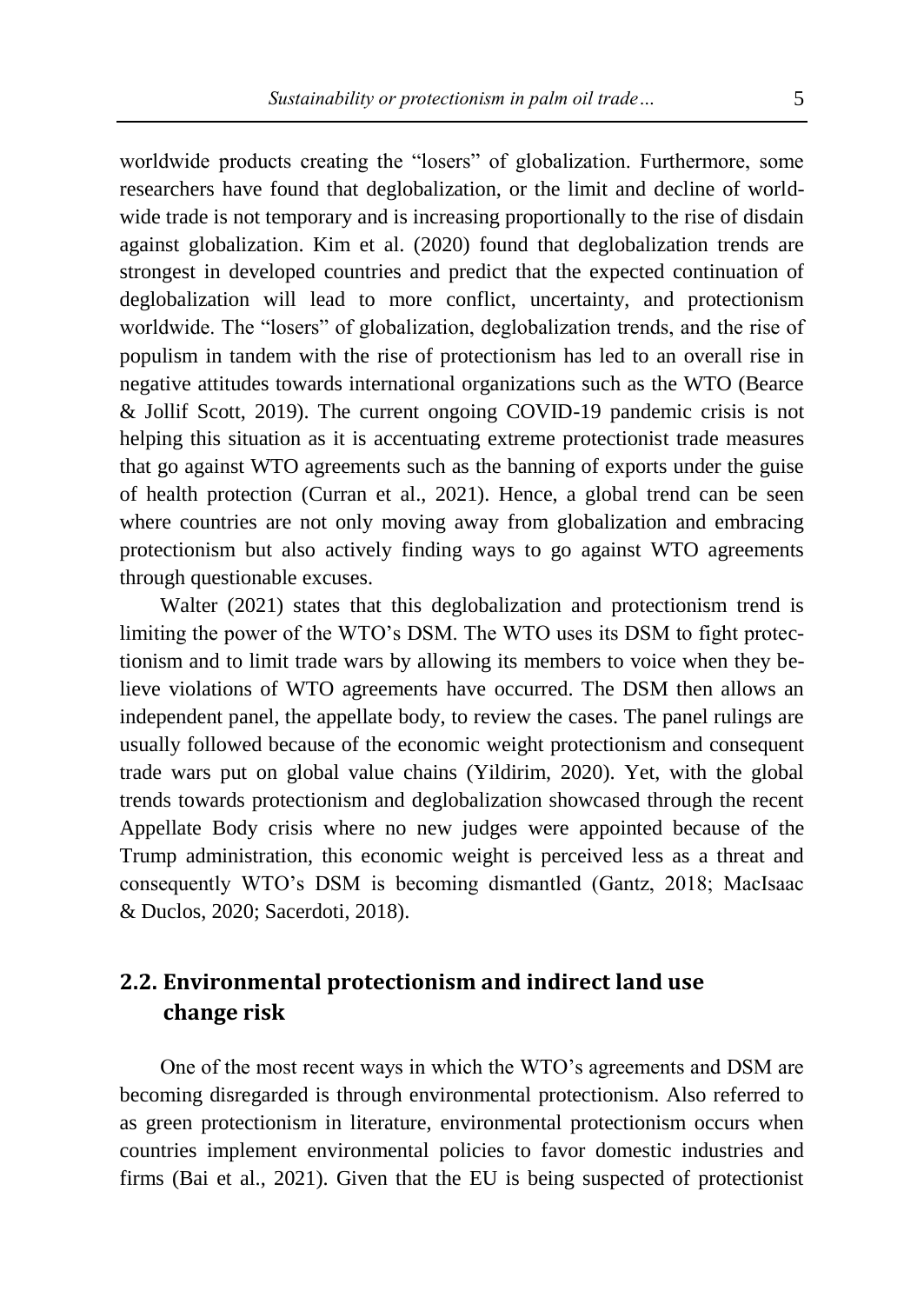action against Indonesia due to RED II environmental policy, it could be considered a case of environmental protectionism. The EU has been suspected of environmental protectionism in the past. Levinson (2017) sites a 2016 case where car emissions regulations in the EU were stricter than those in the US regarding carbon dioxide emissions but not nitrogen oxide emissions. These regulations benefited the EU because cars that are made in the EU favor diesel engines that emit more nitrogen oxides than carbon dioxides. This resulted in a 13-16% tariff on imports of cars from the US. Although stricter regulations on carbon dioxide emissions in cars is helping the environment, the fact that it is leading to a tariff and that nitrogen oxide emissions in cars are not as regulated in the EU brings suspicion as to whether this is environmental protectionism. In the case of Indonesia, the relevant justification as to why palm oil was singled out by it being labelled as high ILUC risk can help shed light on whether the EU was committing environmental protectionism.

When considering how to calculate ILUC risk, only two scientifically approved methods are available (Mukherjee & Sovacool, 2014). The first method is called equilibrium modelling and uses prices of land (Mukherjee & Sovacool, 2014). The second method is called causal descriptive modeling and is dependent on providing a contrast between worldwide land use while the production of biofuel feedstock ensues and worldwide land use after no additional demand for biofuel (Mukherjee & Sovacool, 2014). In relation to Indonesia, the rich peat soils that are native to the area absorb carbon at a high rate. Fargione et al. (2008) found that a third of new palm oil farms in Indonesia are operating on these rich peat soils. Degrading these soils for palm oil farming releases tons of carbon and creates ILUC risk (Hooijer et al., 2006).

Although documented evidence exists concerning ILUC risk related to palm oil farming with the destruction of peat lands, the EU in their Delegated Regulation 2019/807 do not use any of the aforementioned methods of ILUC calculation. Instead, they use an equation which uses the annual expansion of the land use since 2008 in relation to the amount of that expansion that goes into land with high-carbon stock (WTO, 2019). Using this specific formula, only palm oil out of all oil crops is singled out as high-ILUC risk. This is considered peculiar by many researchers, such as Hinkes (2019) who evaluates this decision and concludes that treating palm oil biofuel differently is not adequately scientifically justified. Additionally, Hinkes (2019) adds that a clear understanding of what constitutes low-ILUC risk biofuels has not yet been established by the EU.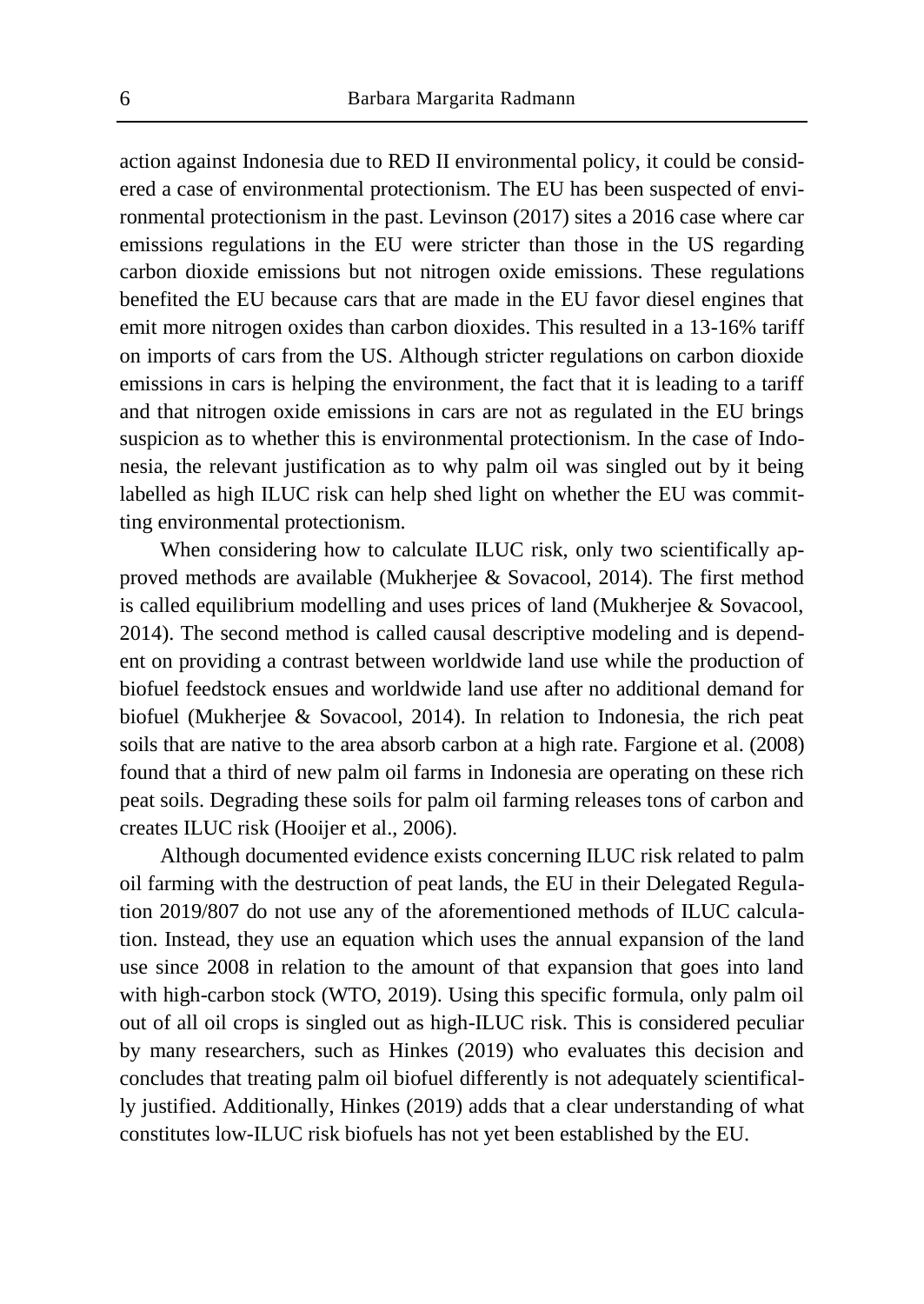This puts the EU in a difficult situation regarding their reasoning and has allowed many scientists to publish research countering the EU's findings. Recent articles criticize the ambiguity of the Delegated Regulation 2019/807 and the fact that palm oil is singled out as the only high-ILUC risk biofuel through RED II (Arief et al., 2020; Tyson & Meganingtyas, 2020). The articles frame this different treatment as protectionist due to crops like the palm oil that are grown in the EU such as rapeseed and sunflower seed which were not listed as high-ILUC risk. This information is corroborated by recent research stating that first generation biofuels, such as rapeseed, are the least sustainable (Mat Aron et al., 2020). Additionally, rapeseed biofuel makes up the majority of domestic EU biofuel which makes the selection of only palm oil even more questionable (EBB, 2016).

When considering whether the EU's regulations are environmentally protectionist in case DS593, one must look at the fact that palm oil was singled out as a sustainability threat with high-ILUC risk. The fact that palm oil is a sustainability threat in its current production conditions is supported by scientific research, but only palm oil being singled out as high-ILUC risk is not. Other unsustainable EU-domestic oil crop biofuels exist and are not listed as high-ILUC risk because what constitutes low-ILUC risk is not properly defined.

### **3. Methodology**

Qualitative descriptive research was conducted to explore the issues underlying case DS593. Hence, the research is focused less on numerical data since the purpose of this research is not to indulge in hypothesis testing and has the goal to describe and understand whether the EU's new environmental regulations regarding palm oil are protectionist (Zegeye et al., 2009). This research paper uses secondary data. This means that existing research and work relating to ILUC-risk, protectionism, globalization, the WTO, and palm oil sustainability were reviewed and used to critically evaluate case DS593 (Zegeye et al., 2009). The analysis conducted by the Author included primary data in the form of the legal texts of WTO regarding GATT and TBT agreements.

Case studies focus on the contextual conditions of a specific event and collect detailed information about this specific event (Palmquist et al., 2020). They aim to analyze issues relating to specific events, organizations, or environments. Looking in-depth at case DS593 and studying the context of the case indicates that the research design followed in this paper is a case study.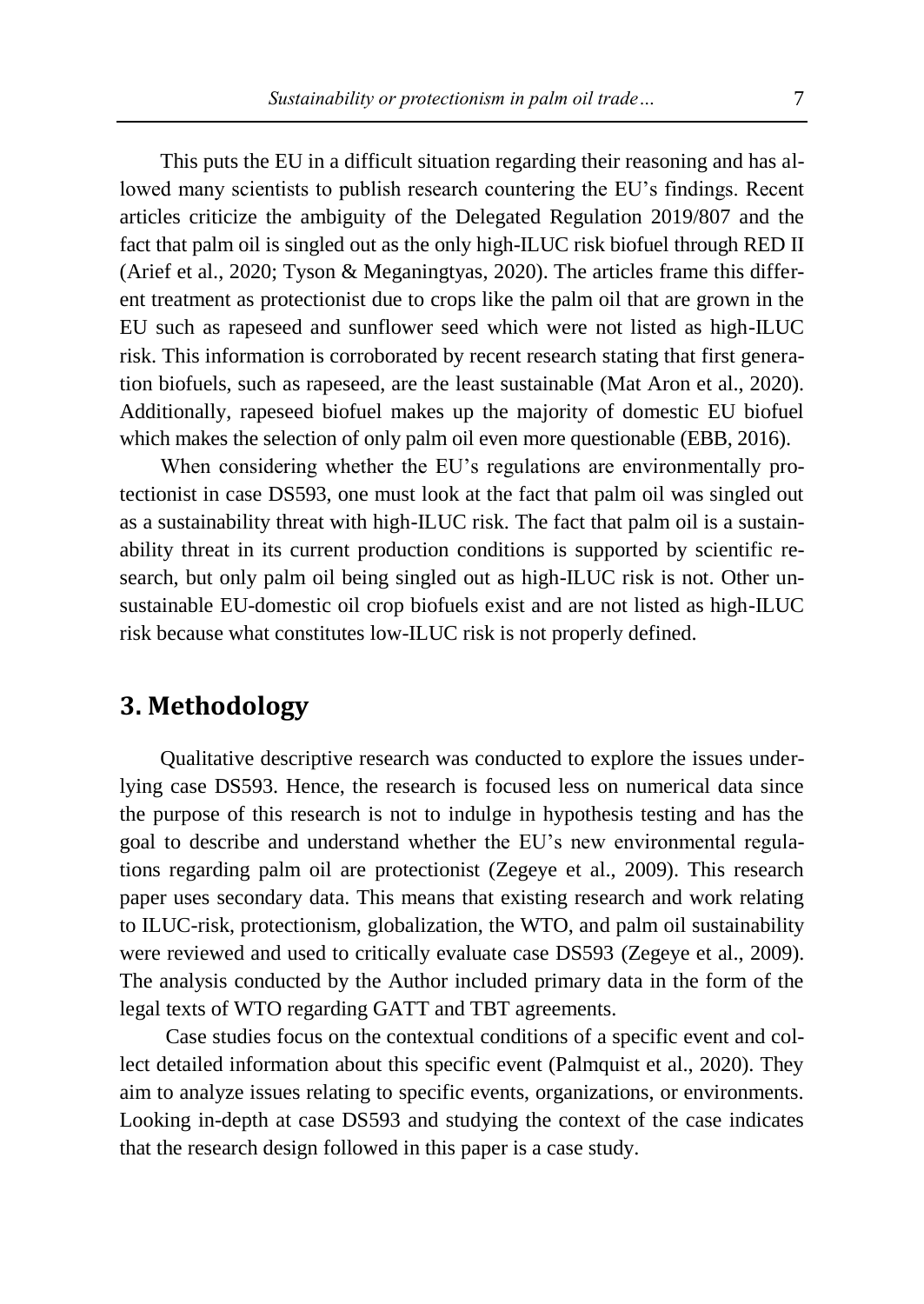This paper follows the format of similar WTO DSM case studies such as Anwarul's (2021) and Bown's (2020). These case studies are explanatory case studies because they aim to create a cause-effect relationship and discuss real- -life situations that cannot be explored through experimental methods (Baxter & Jack, 2009).

### **4. Findings: WTO agreements**

Currently experiencing a standstill in relation to market liberalization and multilateralism, the future of the WTO is dependent on its members deviating from protectionism (Flach, 2021). The main WTO agreements that shield the WTO members from protectionism are the GATT 1994 and TBT Agreement. The system under which WTO members can solve issues regarding potential breaches of these WTO agreements is the Dispute Settlement Mechanism. Yet, as discussed previously, the DSM is facing some critical issues regarding its Appellate body temporarily being inoperative. Even though there seems to be a sense that the DSM is being dismantled, it is important to note that many countries have stated their faith in the future of the WTO DSM. This is evident by the fact that WTO member-countries are still voicing their disputes to the DSM even during and after the Appellate body crisis, like case DS593.

It is also vital to understand that there has been precedent in the DSM regarding a case similar to the environmental protectionism disputed in the DS593 case. This means that the DSM has been well-equipped to handle cases like DS593; when countries use environmental policy to limit trade in an unfair and discriminatory way, such as the EU is in DS593. The case which provides precedent is DS58 USA Import prohibition of certain shrimp and shrimp products (WTO, 2021a). Under this case, India, Malaysia, Pakistan, and Thailand brought a complaint against the US in 1997 regarding its policy mandating that all shrimp fishers use special mechanisms that do not harm local turtle populations. This US policy resulted in a huge import ban of Indian, Malaysian, Thai, and Pakistani shrimp, affecting local economies. The complainants used the GATT agreement to state that this policy was discriminatory because the US allowed their Western allies more time to implement changes in their fishing mechanisms and even gave financial and technical support to those allied countries regarding these changes. Under the DSM, the US lost, and the complainants won until the US changed its policy introducing flexibilities for the complainants. This precedent can help in strengthening the consequent conclusion after the analysis of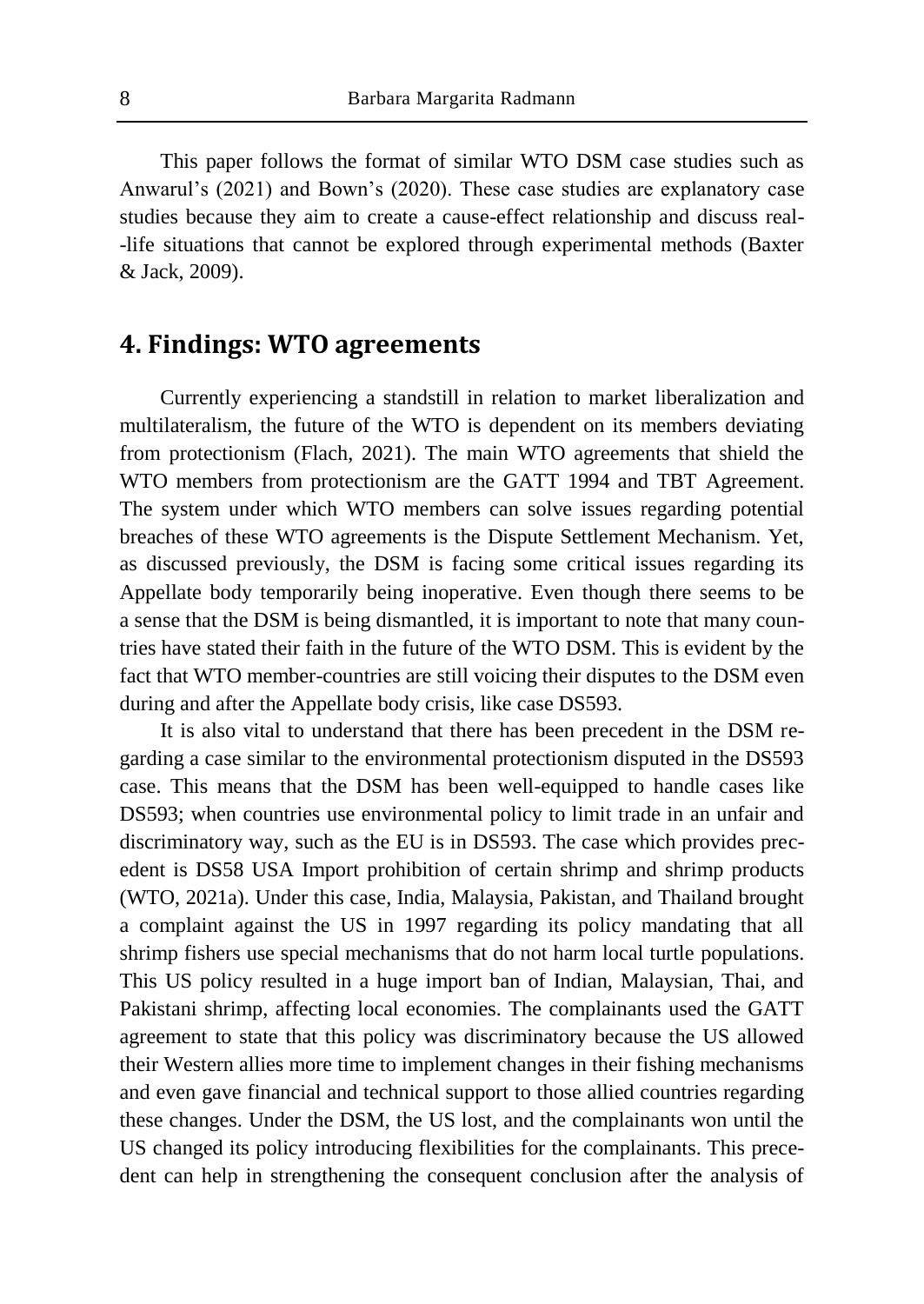how the EU followed or went against GATT and TBT agreements in case DS593. If the EU put in place a discriminatory policy, then by precedent the DSM should acknowledge that.

The GATT is the main instrument used by the WTO to limit international trading barriers and protectionism. Its Most-Favored-Nation Clause is the basis of GATT agreement's operation. This clause which is also referred to as Article I:1 of GATT, states that any preferential treatment given to a product or industry of a member must be given to a like product of a different member when trading with each other (WTO, 2021b). As the second most prominent WTO agreement shielding against protectionism, the TBT Agreement tries to ensure that any standards or conformity assessments do not discriminate and create unnecessary barriers to trade (WTO, 2021c). The agreement also recognizes the need for WTO members to create standards that protect the environment and enforce sustainability practices, thus do not consider these sorts of practices as a violation. By looking at how the EU followed or disregarded the GATT and TBT agreements a strengthened conclusion on whether, in the context of case DS593, the EU enacted environmental protectionism can be assessed.

### **4.1. General Agreement on Tariffs and Trade**

In case DS593, Indonesia claimed that the EU is in violation of GATT and of TBT agreements when adopting the measures against palm oil. Under GATT agreement, the Most-Favored-Nation clause is relevant to this situation because by imposing sustainability criteria on palm oil and labelling it as high-ILUC risk while not naming any other biofuels as low-ILUC risk or high-ILUC risk, the EU is not giving similar treatment to like products. This action also goes against Article III:4 of the GATT which states that imported products from WTO members shall be faced with no less favorable treatment than similar domestic products (WTO, 2021b); similar products such as the EU's rapeseed biofuels. Finally, through the Delegated Regulation 2019/807 that the EU adopts, the EU seems to be in violation of Article X:3(a) of the GATT. The aspects of Delegated Regulation 2019/807 that are problematic are the unclear and vague criteria it adheres to palm oil when labelling it as high-ILUC risk and the exclusion of proper explanation of what low-ILUC risk biofuels consist of. Article X:3(a) states that all regulations put into action by WTO members must be reasonable, impartial, and uniform, none of which is followed by the EU (WTO, 2021b).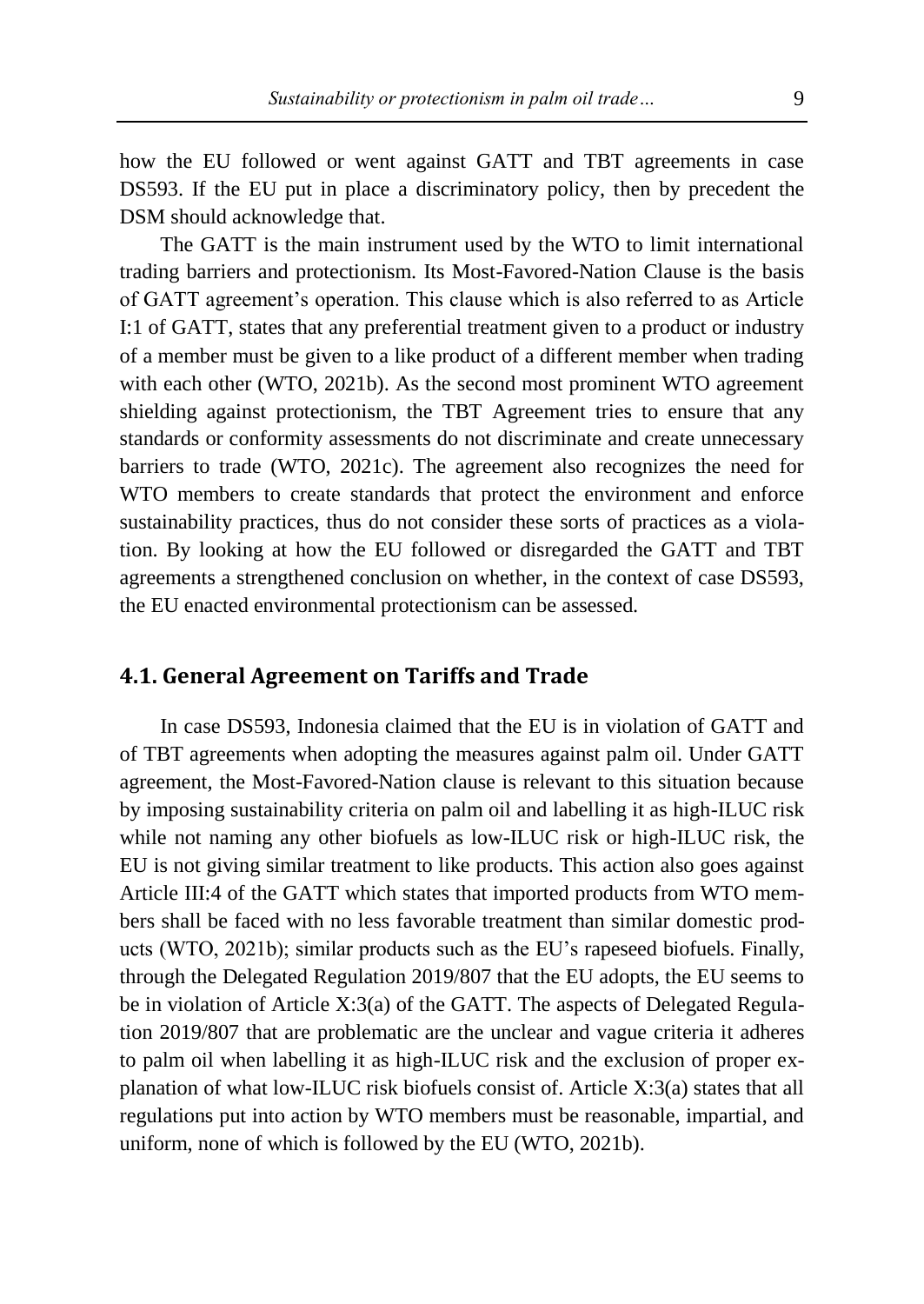By not properly and scientifically elaborating what the EU considers as high-ILUC risk and low-ILUC risk, the EU singled out palm oil and does not offer other biofuels as sustainability risks. This goes against GATT Articles I:1, III:4 and X:3 (a). However, the EU can argue that the measures against palm oil were used parallel to GATT Article XX (b). GATT Article XX (b) lists the exceptions under which GATT Articles can be disregarded and not followed. In case (b) GATT allows for discriminatory regulations that protect human, animal or plant life on earth (WTO, 2021b). As discussed before, palm oil can be considered environmentally unsustainable and an ILUC risk due to the rich peat soil that is destroyed and the carbon emissions from that peat soil destruction. Furthermore, it is scientifically agreed upon that palm oil biofuel in Indonesia emits high Greenhouse gas (Germer & Sauerborn, 2007). The effects of such emissions are known to cause climate change and damage to plant life on earth. Hence, the discriminatory regulation of the EU can be justified against palm oil. Yet, the singling out of palm oil amongst like biofuels is not justifiable through the explanation the EU offers and thus, can still be considered to go against GATT agreement.

### **4.2. Technical Barriers to Trade Agreement**

Indonesia has further claimed that the EU is going against Article 2.2, 2.9 and 5.8 of the WTO's TBT Agreement regarding the measures against palm oil (WTO, 2019). Article 2.2 of the TBT discusses how members must make sure that all measures and conformity assessment criteria they adopt do not have the goal or the effect of producing unnecessary barriers to international trade (WTO, 2021c). Furthermore, these regulations should not be overly trade-restrictive and should be only as restrictive as necessary to achieve a legitimate objective. Within the legitimate objectives listed in Article 2.2 of the TBT, protection of plant life and health of the environment is included. To evaluate these legitimate objectives, there must be scientific and technical basis to the objectives. Given what Article 2.2 of the TBT Agreement entails, it does not seem as though the EU is violating it. Although certification schemes exist, operating to verify the sustainability of palm oil such as the Indonesian Sustainable Palm Oil (ISPO), the GHG emissions and ILUC risk of palm oil is a legitimate reason to want to limit the consumption of palm oil biofuels. Furthermore, according to research on Indonesia by Carlson et al. (2017), although these certification schemes have lowered deforestation regarding palm oil production by 33%, these schemes have done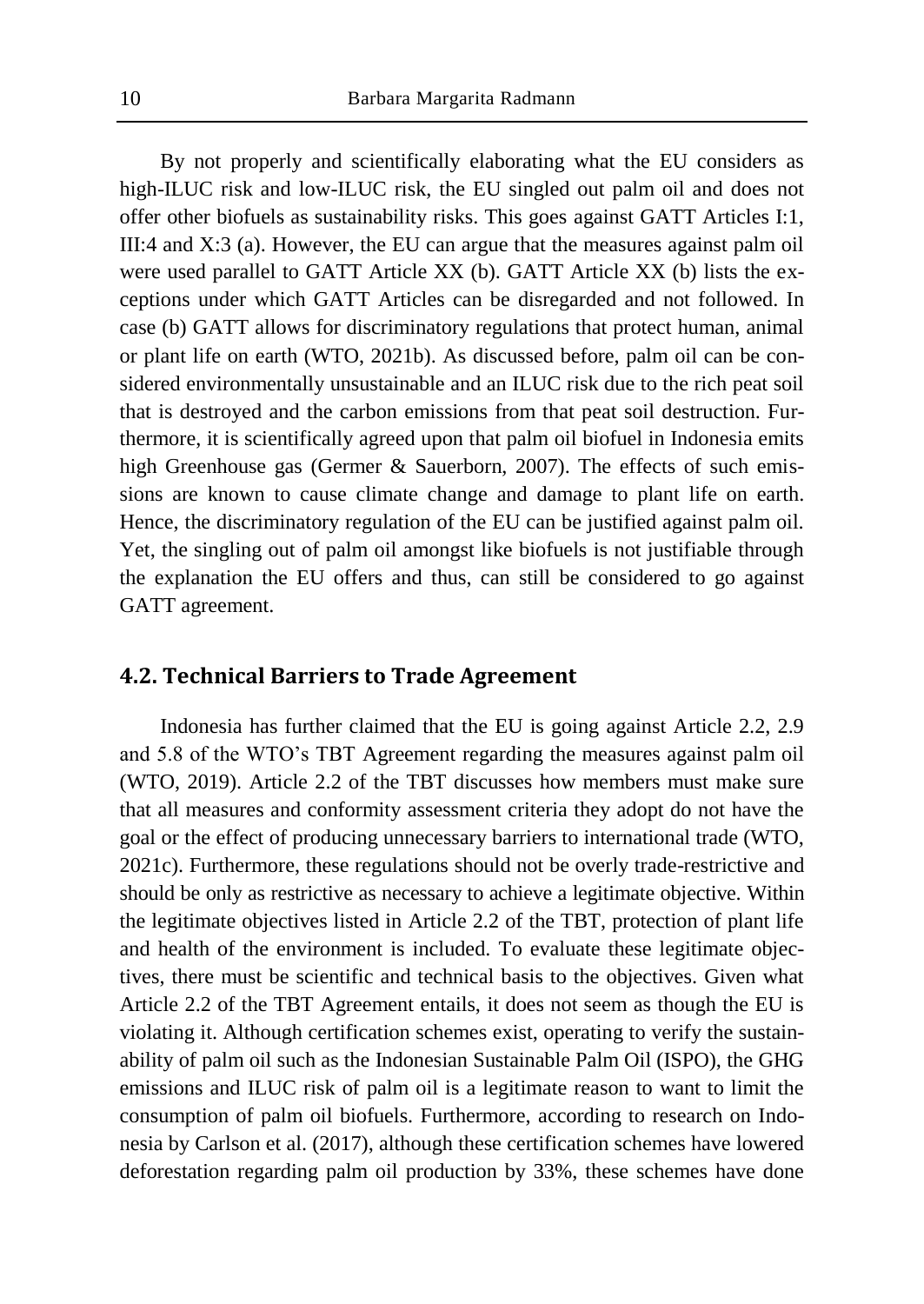nothing to counteract the destruction of peat soils which emit carbon and increase GHG emissions. In this regard, the EU's measures against palm oil do have a legitimate objective of protecting the environment and thus, even though they are restrictive to Indonesian palm oil farms, are necessary. It is a different story regarding Article 2.9 and Article 5.8 of the TBT Agreement, however.

In Article 2.9, the WTO specifies the process under which regulations who do not have relevant international standards should be addressed, given that the regulation will have a considerable impact on the trade of other members (WTO, 2021c). This Article is directly relevant to case DS593 given that 8.4 million Indonesians are employed in the palm oil industry and the third and fifth biggest export markets for Indonesian palm oil are EU-members (Richardson, 2019; Statista, 2019). It is safe to say that the restrictions against palm oil in the EU will have a severe impact on the Indonesian industry. Under Article 2.9(1) the EU would have been required to make a publication to enable the affected member to understand the regulation at an early stage and under 2.9 (2) notify all members through the Secretariat of what products the regulations will target early enough to be able to make amendments to the regulations (WTO, 2021c). The EU did not take these steps. Moreover, the EU did not adhere to Article 2.9 (4) which states that there must be enough time allocated for discussion and allow for creation of a relevant commenting process about the regulation. Finally, in violation of Article 5.8 of the TBT Agreement, the EU did not make available in a timely manner the conformity assessment procedures relevant to what constitutes a low-ILUC risk biofuel in Delegation Regulation 2019/807.

The legitimate need to limit consumption of palm oil biofuel can justify the EU's trade restrictions on Indonesian palm oil, confirming that the EU is not violating Article 2.2 of the TBT Agreement. Yet, this legitimate need cannot justify the disregard of the appropriate notifying procedure under Article 2.9 and the lack of conformity assessment procedures regarding low-ILUC risk biofuel under Article 5.8 of the TBT Agreement, which EU is in violation of.

## **5. Discussion and conclusions**

In assessing whether the EU has adopted protectionist measures one must focus not on the classification of palm oil as a high-ILUC risk but on the fact that the EU has not identified other high-ILUC risk biofuels. Additionally, the EU has not clarified what comprises low-ILUC risk. This lack of information can lead to the conclusion that the EU did not adequately structure their argu-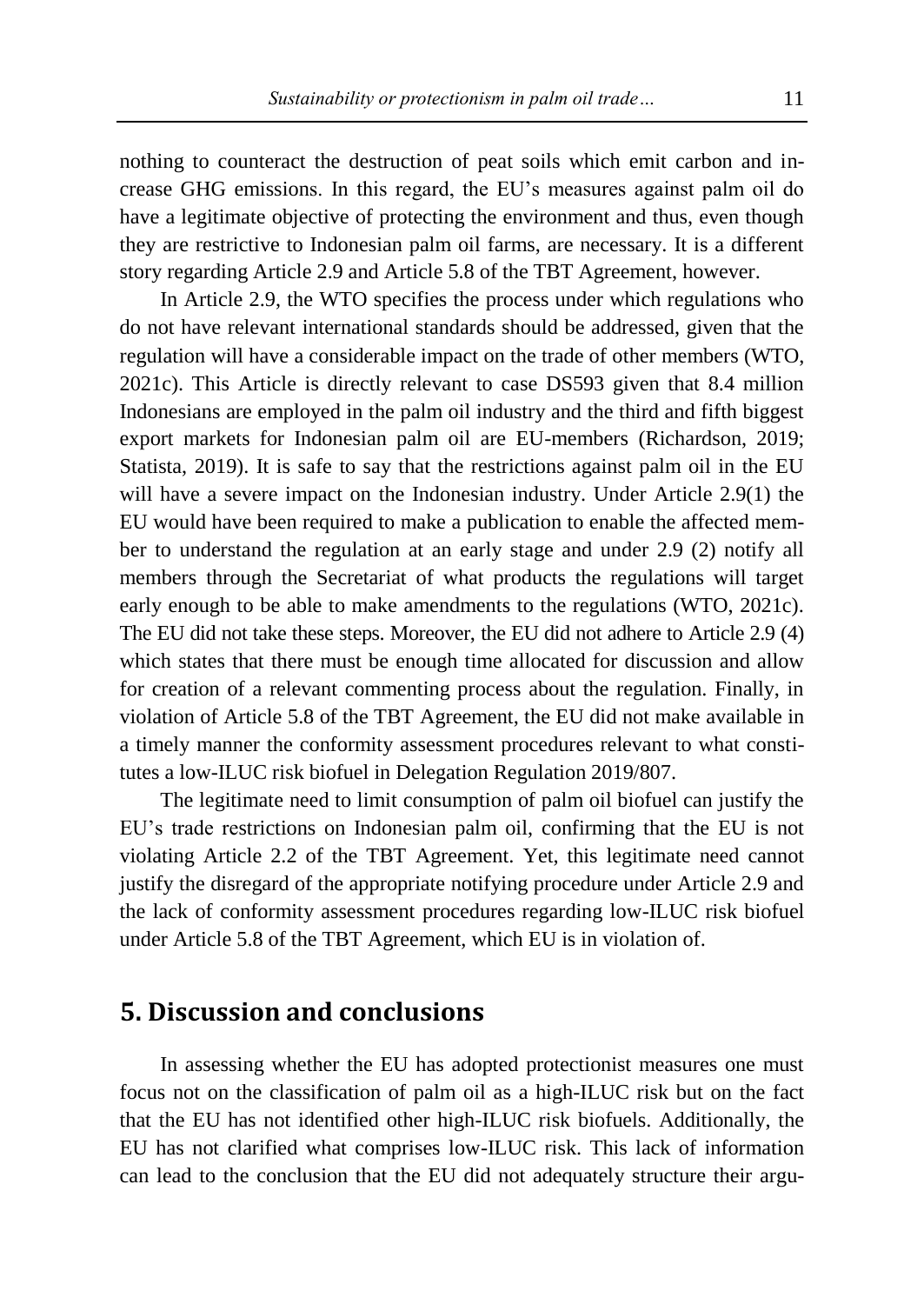ment to provide concise regulations to protect the environment from the sustainability threat that palm oil poses. This sustainability threat is composed of the high GHG emissions, high biodiversity loss threat and ILUC risk associated with the degradation of rich peat soil lands in Indonesia because of palm oil farming. The fact that the EU does not provide any scientific justification for why domestic EU crop biofuels are not included as high or low-ILUC risk, paints the relevant EU regulations, Delegated Regulation 2019/807 and Article 26 (2) of RED II, as protectionist and discriminatory. This indicates that the relevant EU regulations can be considered an example of environmental protectionism.

In singling out palm oil and imposing restrictions on it the EU has also violated WTO agreements put in place to prevent protectionism. It has violated Articles I:1, III:4, and X:3 of the General Agreement on Tariffs and Trade and Articles 2.9 and 5.8 of the Technical Barriers to Trade Agreement against Indonesia.

Looking at case DS593, further deliberations and explanations are needed from the side of the EU. Yet, currently, developments regarding case DS593 have stalled with the formation of a panel on November 12th, 2020. The current timetable for when a report will be made available is 2022. Without these clarifications, the restrictive measures imposed on palm oil cannot have the desired effect of enhancing sustainability by eliminating the aforementioned threats and instead are environmentally protectionist.

This is problematic when looking at the implications of this for the whole WTO and its mechanisms as the growing protectionism only further creates more conflicts between countries. Specifically to this case, other interested parties such as other Southeast Asian countries that produce palm oil may also speak up against the EU regulation, creating more conflicts and complications. Overall, the EU, as a global power, is projecting the image of deglobalization by not following WTO agreements and partaking in environmental protectionism.

**Barbara Margarita Radmann** – Bachelor of Science student of the International Business specialization in the American College of Greece (Deree)

# **References**

Anwarul, A. (2021). Bangladesh-India lead acid battery case: Importance of WTO's dispute settlement mechanism and lesson for LDCs. *Global Journal of Politics and Law Research*, *9*(3), 52-58.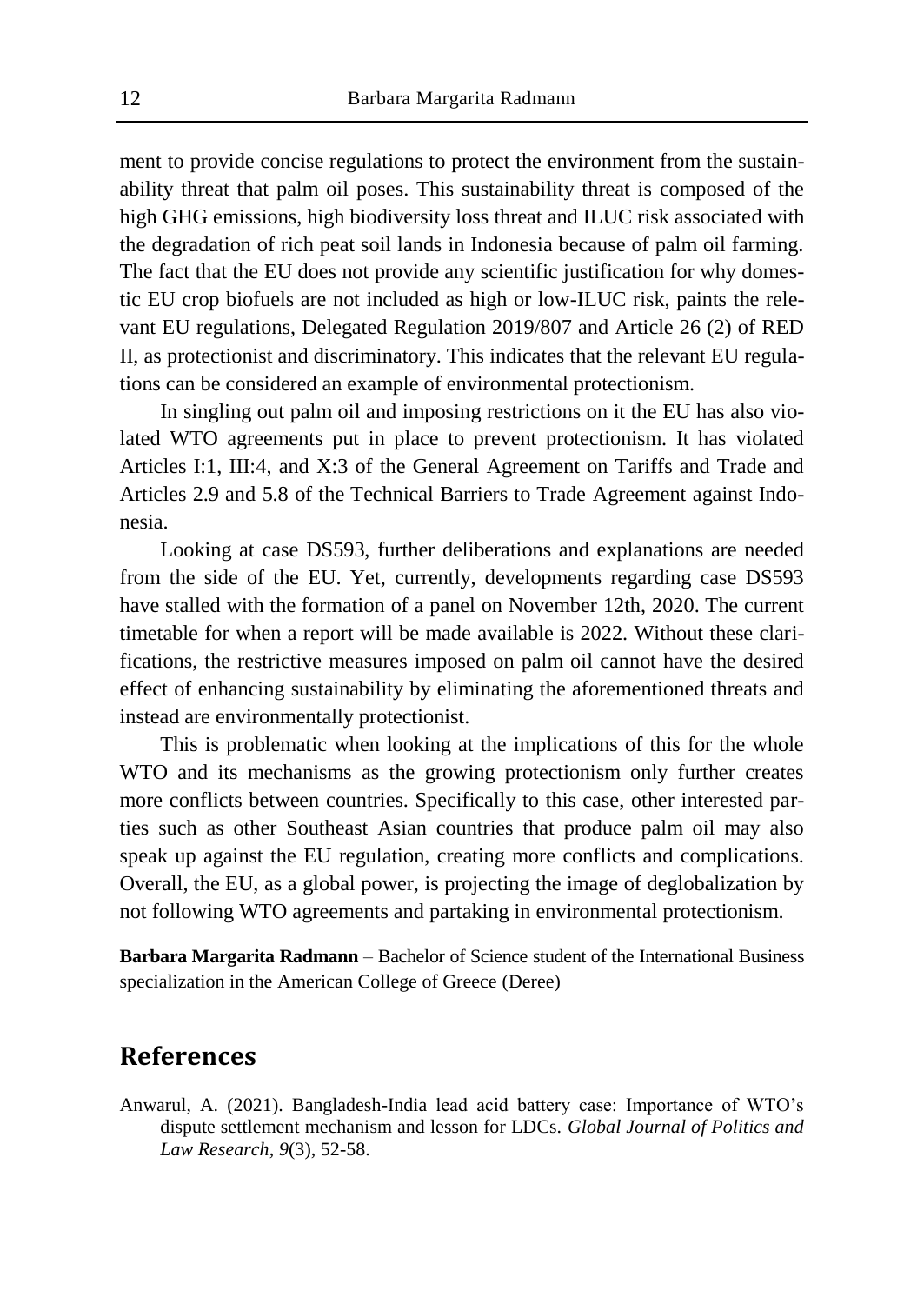- Arief, R., Cangara, A., Badu, M., Baharuddin, A., & Apriliani, A. (2020). The impact of the European Union (EU) renewable energy directive policy on the management of Indonesian palm oil industry. *IOP Conference Series: Earth and Environmental Science*, *575*. https://doi.org/10.1088/1755-1315/575/1/012230
- Ayompe, L., Schaafsma, M., & Egoh, B. (2021). Towards sustainable palm oil production: The positive and negative impacts on ecosystem services and human wellbeing. *Journal of Cleaner Production, 278*. https://doi.org/10.1016/j.jclepro.2020.123914
- Bai, J., Li, S., Xie, D., & Zhou, H. (2021). Environmental protection or environmental protectionism? Evidence from Tail Pipe Emission Standards in China. *AEA Papers and Proceedings*, *111*, 381-385. https://doi.org/10.1257/pandp.20211033
- Balsa-Barreiro, J., Vié, A., Morales, A., & Cebrián, M. (2020). Deglobalization in a hyper-connected world. *Palgrave Communications*, *6*(1). https://doi.org/10.1057/ s41599-020-0403-x
- Baxter, P., & Jack, S. (2008). Qualitative case study methodology: Study design and implementation for novice researchers. *The Qualitative Report*, *13*(4), 544-559. https://doi.org/10.46743/2160-3715/2008.1573
- Bearce, D., & Jolliff Scott, B. (2019). Popular non-support for international organizations: How extensive and what does this represent?. *The Review of International Organizations*, *14*(2), 187-216. https://doi.org/10.1007/s11558-019-09351-3
- Bechtel, M., Bernauer, T., & Meyer, R. (2011). The green side of protectionism: Environmental concerns and three facets of trade policy preferences. *Review of International Political Economy*, *19*(5), 837-866. https://doi.org/10.1080/09692290.2011.611054
- Bown, C., & Keynes, S. (2020). Why Trump shot the sheriffs: The end of WTO dispute settlement 1.0. *Peterson Institute For International Economics Working Paper No. 20-4*. https://doi.org/10.2139/ssrn.3577935
- Carlson, K., Heilmayr, R., Gibbs, H., Noojipady, P., Burns, D., Morton, D., Walker, N. F., Paoli, G. D., & Kremen, C. (2017). Effect of oil palm sustainability certification on deforestation and fire in Indonesia. *Proceedings of the National Academy of Sciences*, *115*(1), 121-126. https://doi.org/10.1073/pnas.1704728114
- Cletus, C., Chrystal, A., & Wood, G. (2004). Protectionist trade policies: A survey of theory evidence, and rationale. In: J. Frieden & D. Lake, *International political economy: 32 perspectives on global power and wealth* (4th ed., pp. 303-317). London: Routledge.
- Commission Delegated Regulation (EU) 2019/807. *Supplementing Directive (EU) 2018/2001 of the European Parliament and of the Council as regards the determination of high indirect land-use change-risk feedstock for which a significant expansion of the production area into land with high carbon stock is observed and the certification of low indirect land-use change-risk biofuels, bioliquids and biomass fuels*. European Commission. Retrieved March 5th, 2021, from http://data. europa.eu/eli/reg\_del/2019/807/oj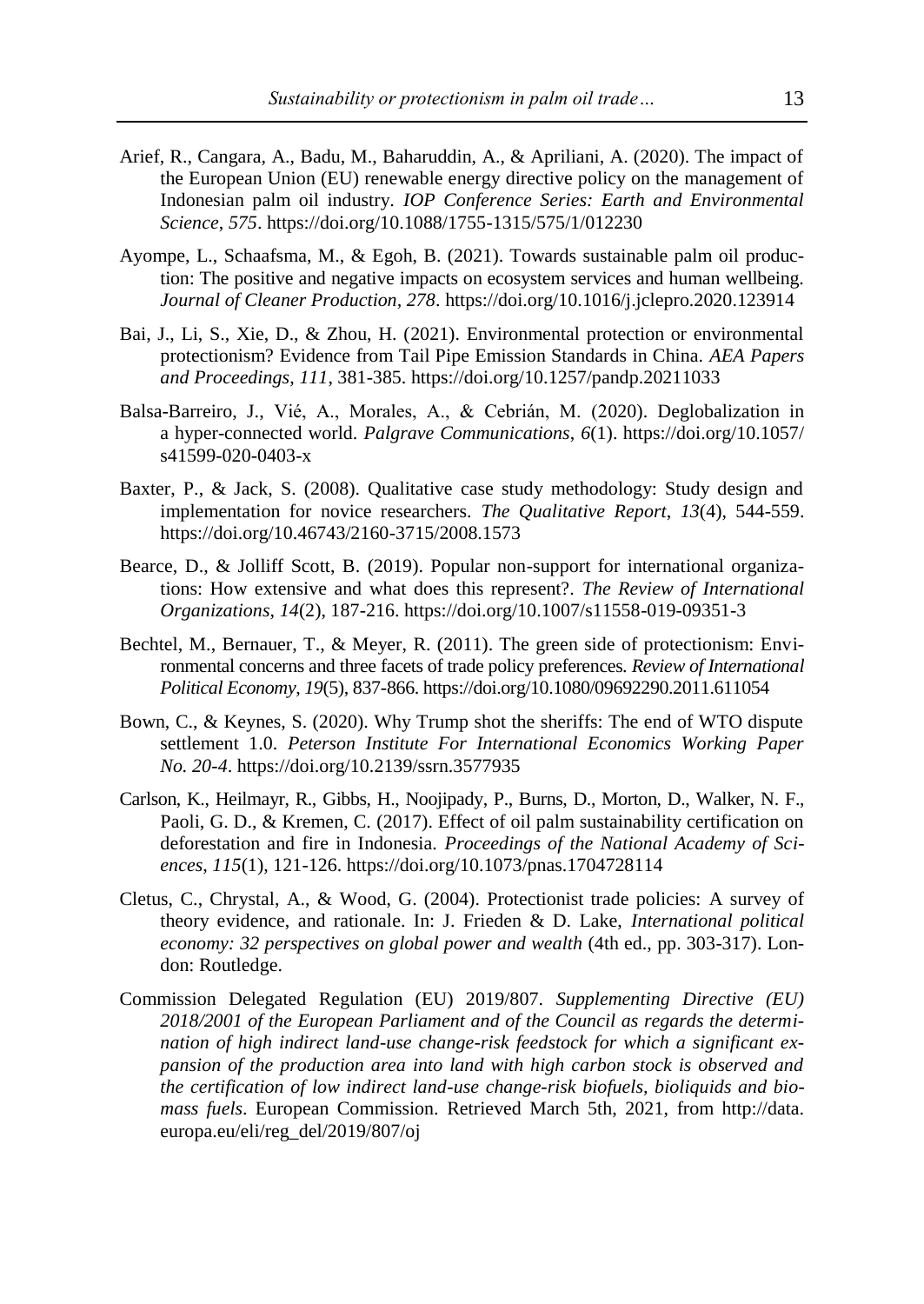- Curran, L., Eckhardt, J., & Lee, J. (2021). The trade policy response to COVID-19 and its implications for international business. *Critical Perspectives on International Business*, *17*(2), 252-320. https://doi.org/10.1108/cpoib-05-2020-0041
- Destek, M. (2019). Investigation on the role of economic, social, and political globalization on environment: Evidence from CEECs. *Environmental Science and Pollution Research*, *27*(27), 33601-33614. https://doi.org/10.1007/s11356-019-04698-x
- Directive (EU) 2018/2001. *The promotion of the use of energy from renewable sources*. European Parliament, Council of the European Union. Retrieved March 5th, 2021, from http://data.europa.eu/eli/dir/2018/2001/oj
- EBB (European Biodiesel Board). (2016). *The EU biodiesel industry statistics*. Retrieved March 5th, 2021, from https://www.ebbeu.org/stats.php
- Fargione, J., Hill, J., Tilman, D., Polasky, S., & Hawthorne, P. (2008). Land clearing and the biofuel carbon debt. *Science*, *319*(5867), 1235-1238. https://doi.org/10.1126/ science.1152747
- Flach, L. (2021). Recent challenges for global cooperation and the future of WTO, *CESifo Forum*, *22*(2), 8-11. Retrieved March 5th, 2021, from http://hdl.handle.net/10419/ 232389
- Germer, J., & Sauerborn, J. (2007). Estimation of the impact of oil palm plantation establishment on greenhouse gas balance. *Environment, Development and Sustainability*, *10*(6), 697-716. https://doi.org/10.1007/s10668-006-9080-1
- Haberl, H., Sprinz, D., Bonazountas, M., Cocco, P., Desaubies, Y., Henze, M., Hertel, O., Johnson, R. K., Kastrup, U, Laconte, P., Lange, E., Novak, P., Paavola, J., Reenberg, A., van den Hove, S., Vermeire, T., Wadhams, P., & Searchinger, T. (2012). Correcting a fundamental error in greenhouse gas accounting related to bioenergy. *Energy Policy*, *45*, 18-23. https://doi.org/10.1016/j.enpol.2012.02.051
- Hinkes, C. (2019). Adding (bio)fuel to the fire: discourses on palm oil sustainability in the context of European policy development. *Environment, Development and Sustainability*, *22*(8), 7661-7682. https://doi.org/10.1007/s10668-019-00541-y
- Hooijer, A., Silvius, M., Wösten, H., & Page, S. (2006). PEAT-CO2, Assessment of CO2 emissions from drained peatlands in SE Asia. Delft Hydraulics report Q3943. Retrieved March 5th, 2021, from http://wetlands.or.id/PDF/buku/Peat%20CO2.pdf
- Kim, H., Li, P., & Lee, Y. (2020). Observations of deglobalization against globalization and impacts on global business. *International Trade, Politics and Development*, *4*(2), 83-103. https://doi.org/10.1108/itpd-05-2020-0067
- Levinson, A. (2017). Environmental protectionism: The case of CAFE. *Economics Letters*, *160*, 20-23. https://doi.org/10.1016/j.econlet.2017.08.019
- MacIsaac, S., & Duclos, B. (2020). Trade and conflict: trends in economic nationalism, unilateralism and protectionism. *Canadian Foreign Policy Journal*, *26*(1), 1-4. https://doi.org/10.1080/11926422.2020.1714682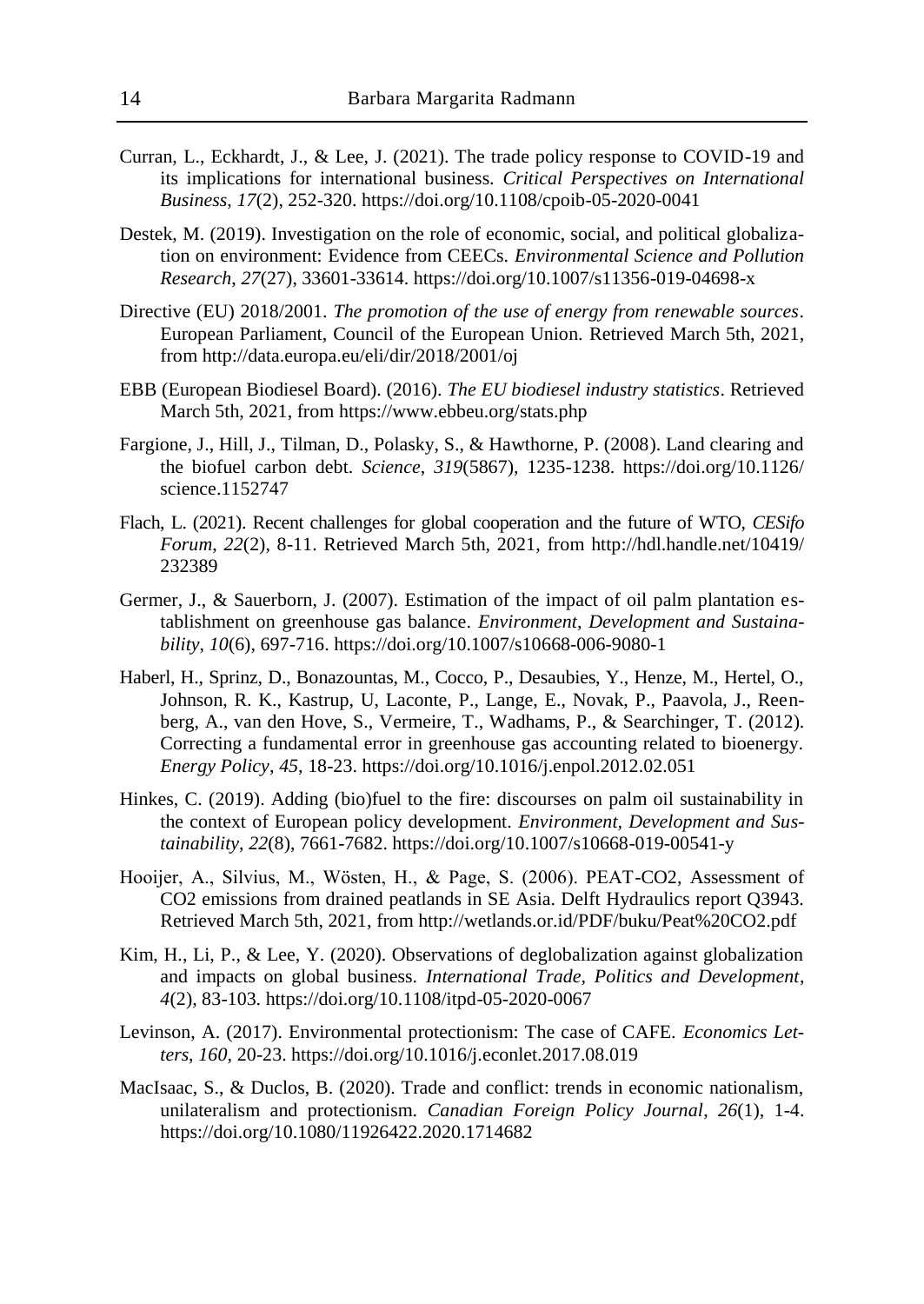- Mat Aron, N. S., Khoo, K. S., Chew, K. W., Show, P. L., Chen, W., & Nguyen, T. H. P. (2020). Sustainability of the four generations of biofuels – A review*. International Journal of Energy Research. 44*(12), 9266-9282. https://doi.org/10.1002/er.5557
- Meijaard, E., Brooks, T., Carlson, K., Slade, E., Garcia-Ulloa, J., Gaveau, D., Lee, J. S. H., Santika, T., Juffe-Bignoli, D., Struebig, M. J., Wich, S. A., Ancrenaz, M., Koh, L. P., Zamira, N., Abrams, J. F., Prins, H. H. T., Sendashonga, C. N., Murdiyarso, D., Furumo, P. R., … Sheil, D. (2020). The environmental impacts of palm oil in context. *Nature Plants*, *6*(12), 1418-1426. https://doi.org/10.1038/s41477-020-00813-w
- Meijide, A., de la Rua, C., Guillaume, T., Röll, A., Hassler, E., Stiegler, C., Tjoa, A., June, T., Corre, M. D., Veldkamp, E., & Knohl A. (2020). Measured greenhouse gas budgets challenge emission savings from palm-oil biodiesel. *Nature Communications*, *11*(1). https://doi.org/10.1038/s41467-020-14852-6
- Mukherjee, B., & Rathi, N. (2017). Green protectionism: Nuisance or catalyst for cross- -border trade (with reference to India). *IOSR Journal of Humanities and Social Science (IOSR-JHSS)*, *22*(9), 1-6. https://doi.org/10.9790/0837-2209080106
- Mukherjee, I., & Sovacool, B. (2014). Palm oil-based biofuels and sustainability in southeast Asia: A review of Indonesia, Malaysia, and Thailand. *Renewable And Sustainable Energy Reviews*, *37*, 1-12. https://doi.org/10.1016/j.rser.2014.05.001
- Norris, P., & Inglehart, R. (2019). *Cultural backlash: Trump, brexit and authoritarian populism*. Cambridge University Press. https://doi.org/10.1017/9781108595841
- Palmquist, M., Salahub, J., & Zimmerman, D. (2020). *Case study: Writing@CSU*. Retrieved March 5th, 2021, from https://writing.colostate.edu/guides/page.cfm?pageid= 1285&guideid=60
- Pleanjai, S., & Gheewala, S. (2009). Full chain energy analysis of biodiesel production from palm oil in Thailand. *Applied Energy*, *86*, S209-S214. https://doi.org/10.1016/ j.apenergy.2009.05.013
- Richardson, A. (2019). *What do Indonesians really think about palm oil?*. Retrieved March 5th, 2021, from https://www.eco-business.com/news/what-do-indonesiansreally-think-about-palm-oil/
- Ritchie, M., & You, H. (2021 ). Trump and trade: Protectionist politics and redistributive policy. *The Journal of Politics*, *83*(2), 800-805. https://doi.org/10.1086/710322
- Sacerdoti, G. (2018). The WTO dispute settlement system and the challenge to multilateralism: Is the rule of law in peril?. *SSRN Electronic Journal*. https://doi.org/ 10.2139/ssrn.3343455
- Schmidt, J., & De Rosa, M. (2020). Certified palm oil reduces greenhouse gas emissions compared to non-certified. *Journal Of Cleaner Production*, *277*. https://doi.org/ 10.1016/j.jclepro.2020.124045
- Searchinger, T. (2010). Biofuels and the need for additional carbon. *Environmental Research Letters*, *5*(2). https://doi.org/10.1088/1748-9326/5/2/024007